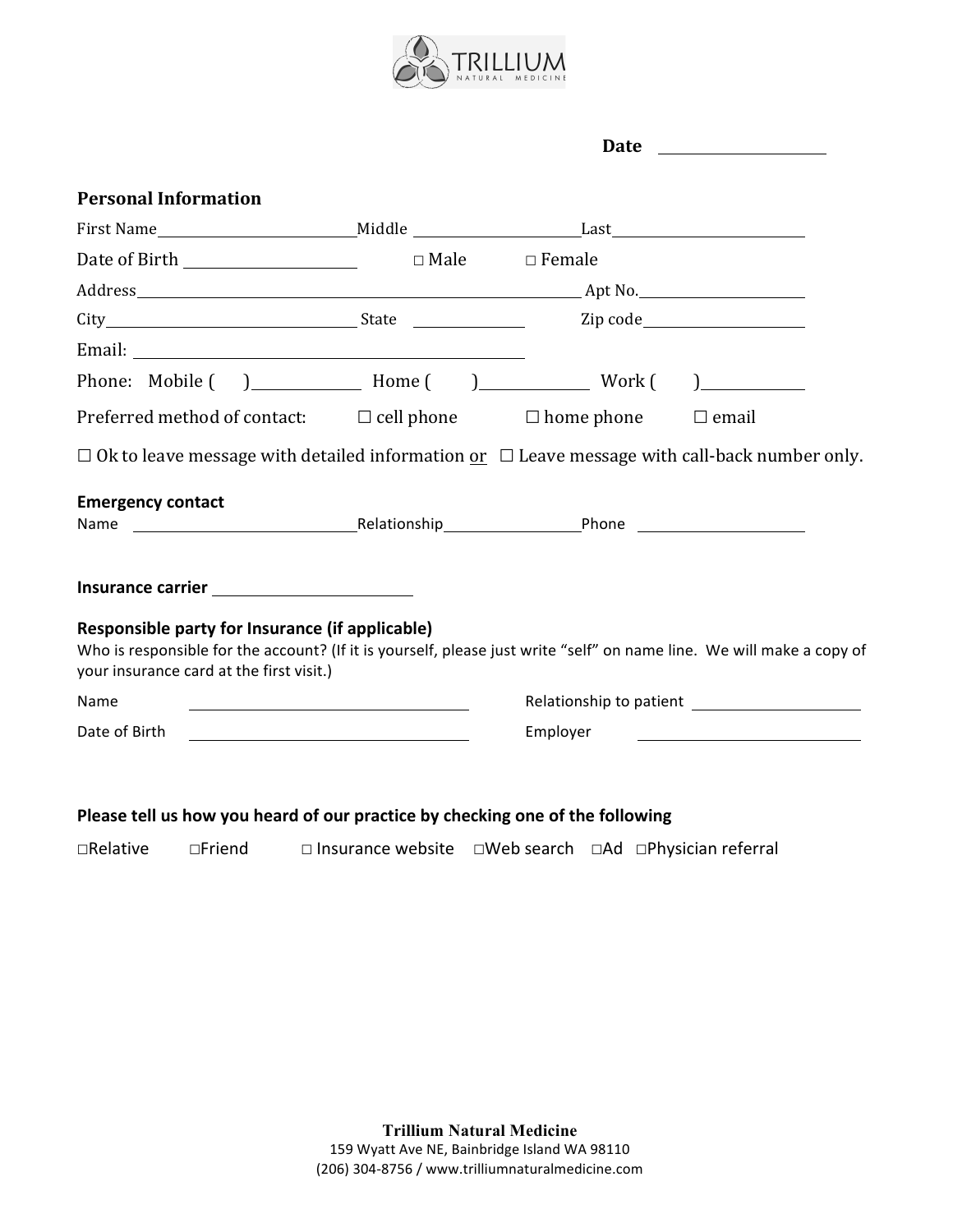

### **HEALTH HISTORY**

|                                                                                                                                   |                                                                                                     | The main concern or reason(s) for seeing the doctor today is/are: __________________________________                                                  |                                                                                                                                                                                                                                     |  |  |  |  |
|-----------------------------------------------------------------------------------------------------------------------------------|-----------------------------------------------------------------------------------------------------|-------------------------------------------------------------------------------------------------------------------------------------------------------|-------------------------------------------------------------------------------------------------------------------------------------------------------------------------------------------------------------------------------------|--|--|--|--|
|                                                                                                                                   |                                                                                                     |                                                                                                                                                       |                                                                                                                                                                                                                                     |  |  |  |  |
|                                                                                                                                   |                                                                                                     |                                                                                                                                                       |                                                                                                                                                                                                                                     |  |  |  |  |
|                                                                                                                                   | Other illnesses or health goals (please give date of onset when appropriate): _____________________ |                                                                                                                                                       |                                                                                                                                                                                                                                     |  |  |  |  |
|                                                                                                                                   |                                                                                                     |                                                                                                                                                       |                                                                                                                                                                                                                                     |  |  |  |  |
| Allergies (medication, food, pollen)                                                                                              |                                                                                                     | $\Box$ no known drug allergies                                                                                                                        |                                                                                                                                                                                                                                     |  |  |  |  |
|                                                                                                                                   |                                                                                                     | Prior hospitalizations/surgeries/traumas (include dates): ______________________                                                                      |                                                                                                                                                                                                                                     |  |  |  |  |
| <b>Medications/Supplements</b>                                                                                                    |                                                                                                     |                                                                                                                                                       |                                                                                                                                                                                                                                     |  |  |  |  |
| Name<br>Name                                                                                                                      | Dose                                                                                                | Name                                                                                                                                                  | Dose                                                                                                                                                                                                                                |  |  |  |  |
| Name                                                                                                                              | Dose<br>Dose                                                                                        | Name<br>Name                                                                                                                                          | Dose<br>Dose                                                                                                                                                                                                                        |  |  |  |  |
| Name                                                                                                                              | Dose                                                                                                | Name                                                                                                                                                  | Dose                                                                                                                                                                                                                                |  |  |  |  |
| Name                                                                                                                              | Dose                                                                                                | Name                                                                                                                                                  | Dose                                                                                                                                                                                                                                |  |  |  |  |
| <b>Social history</b>                                                                                                             |                                                                                                     | Your health sustaining activities or practices:<br>Nour health sustaining activities or practices:<br>Nour health sustaining activities or practices: |                                                                                                                                                                                                                                     |  |  |  |  |
| Occupation:                                                                                                                       |                                                                                                     | Main work activities: Main work and Main work and Main work activities:                                                                               |                                                                                                                                                                                                                                     |  |  |  |  |
| Sources of stress:                                                                                                                |                                                                                                     |                                                                                                                                                       |                                                                                                                                                                                                                                     |  |  |  |  |
| I share my home with:                                                                                                             |                                                                                                     |                                                                                                                                                       |                                                                                                                                                                                                                                     |  |  |  |  |
|                                                                                                                                   |                                                                                                     | <b>Exercise</b> type: Frequency: (circle) daily / __ times weekly / rarely / never                                                                    |                                                                                                                                                                                                                                     |  |  |  |  |
| Smoking status: (circle) never/past/current                                                                                       |                                                                                                     |                                                                                                                                                       |                                                                                                                                                                                                                                     |  |  |  |  |
|                                                                                                                                   |                                                                                                     | Alcohol ______ drinks per day/week <b>Recreational Drug use</b>                                                                                       |                                                                                                                                                                                                                                     |  |  |  |  |
| Other providers                                                                                                                   |                                                                                                     |                                                                                                                                                       |                                                                                                                                                                                                                                     |  |  |  |  |
| Name<br><u> Alexandria (Carlo Carlo Carlo Carlo Carlo Carlo Carlo Carlo Carlo Carlo Carlo Carlo Carlo Carlo Carlo Carlo Carlo</u> |                                                                                                     | Specialty                                                                                                                                             | Clinic <u>and</u> the contract of the contract of the contract of the contract of the contract of the contract of the contract of the contract of the contract of the contract of the contract of the contract of the contract of t |  |  |  |  |
| Name                                                                                                                              |                                                                                                     |                                                                                                                                                       |                                                                                                                                                                                                                                     |  |  |  |  |
|                                                                                                                                   | Specialty                                                                                           |                                                                                                                                                       | Clinic                                                                                                                                                                                                                              |  |  |  |  |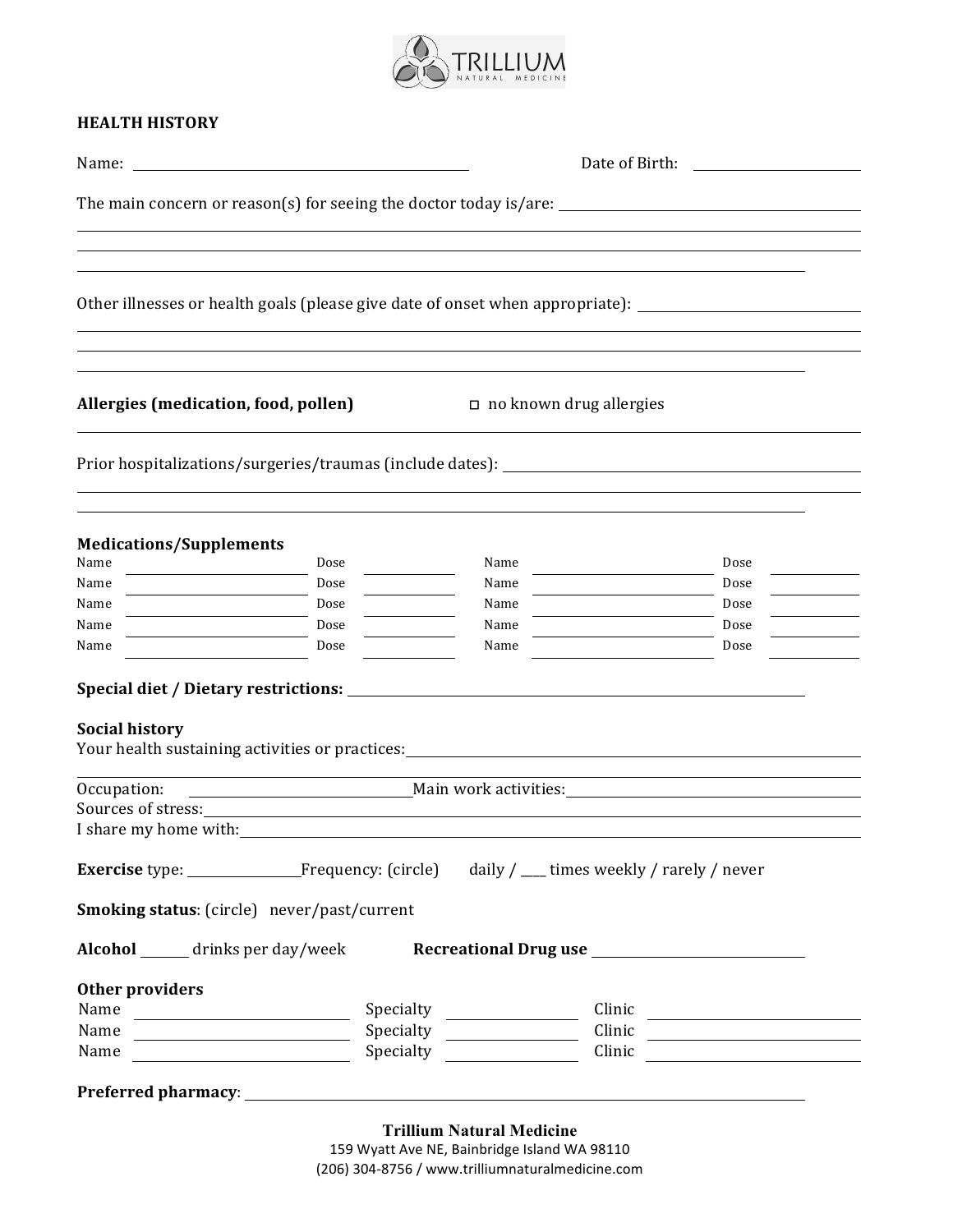

# **Review of systems**

## **Constitutional symptoms**

- $\Box$  Weight change
- $\Box$  Fever / chills
- ❑ Fatigue
- $\Box$  Spontaneous sweating
- $\Box$  Irregular/difficult sleep
- $\Box$  Night sweats

## **Eyes**

- □ Glasses / contacts
- $\Box$  Blurred vision
- $\Box$  Eve pain
- $\Box$  Eye discharge
- ❑ Cataract
- ❑ glaucoma

# Ears, Nose, Mouth, Throat

- $\Box$  Ringing in the ears (high/low pitch)
- $\Box$  Reduced hearing
- $\Box$  Post nasal drip
- ❑ Bleeding
- □ Nasal congestion (acute, chronic)
- $\Box$  Frequent ear infections
- $\Box$  Mouth sores
- $\Box$  Loss of taste
- ❑ Hoarseness

## **Cardiovascular (heart & vessels)**

- $\Box$  Heart palpitations
- $\Box$  Chest pain
- $\Box$  Shortness of breath
- $\Box$  Ankle swelling
- $\Box$  Leg pain when walking

# **Respiratory**

- $\Box$  Shortness of breath
- ❑ Wheezing
- $\Box$  Cough (wet / dry)

# **Gastrointestinal**

- ❑ Appetite
	- (decreased/increased)
- $\Box$  Abdominal pain
- ❑ Indigestion
- ❑ Nausea / vomiting
- $\Box$  Painful swallowing
- ❑ Hernia
- $\Box$  Blood in stool (red/black)
- ❑ Hemorrhoids
- ❑ Constipation
- ❑ Diarrhea
- $\Box$  Loose stools
- $\Box$  Anal discomfort
- ❑ Incontinence

# **Genitourinary**

- $\Box$  Painful urination
- $\Box$  Wake to urinate
- $\Box$  Blood in urine
- $\Box$  Frequent urination
- $\Box$  Urgent urination
- ❑ Incontinence

# **Women**

- ❑ PMS
- $\Box$  Menstrual migraine
- $\Box$  Irregular cycles
- ❑ Endometriosis
- $\Box$  Fibroids (current)
- □ Early menopause

# **Musculoskeletal**

**Trillium Natural Medicine** 159 Wyatt Ave NE, Bainbridge Island WA 98110 (206) 304-8756 / www.trilliumnaturalmedicine.com

- $\Box$  Joint pain
- $\Box$  Muscle pain
- ❑ Swelling

# **Skin / breast**

- ❑ Itching
- ❑ Rashes
- $\Box$  Hair/nail changes
- $\Box$  Breast masses
- $\Box$  Breast pain
- $\Box$  Nipple discharge

## **Neurological**

- ❑ Headaches/migraines
- ❑ Tremor
- ❑ Fainting
- ❑ Weakness
- ❑ Numbness/tingling
- ❑ Walking/coordination difficulty
- □ Memory loss

## **Hormonal**

- $\Box$  Hormone therapy
- $\Box$  Heat/cold intolerance
- $\Box$  Blood sugar imbalance

# **Blood**

- $\Box$  Bleeding tendency
- $\Box$  History of transfusions
- $\Box$  Lymph node enlargement

# **Sexual history**

- ❑ Gonorrhea
- $\Box$  Genital sores/discharge
- ❑ Chlamydia
- ❑ Herpes
- $\Box$  Pain with intercourse
- $\Box$  Prostate problems
- $\Box$  Testicular pain or swelling

 $\Box$  Erectile dysfunction